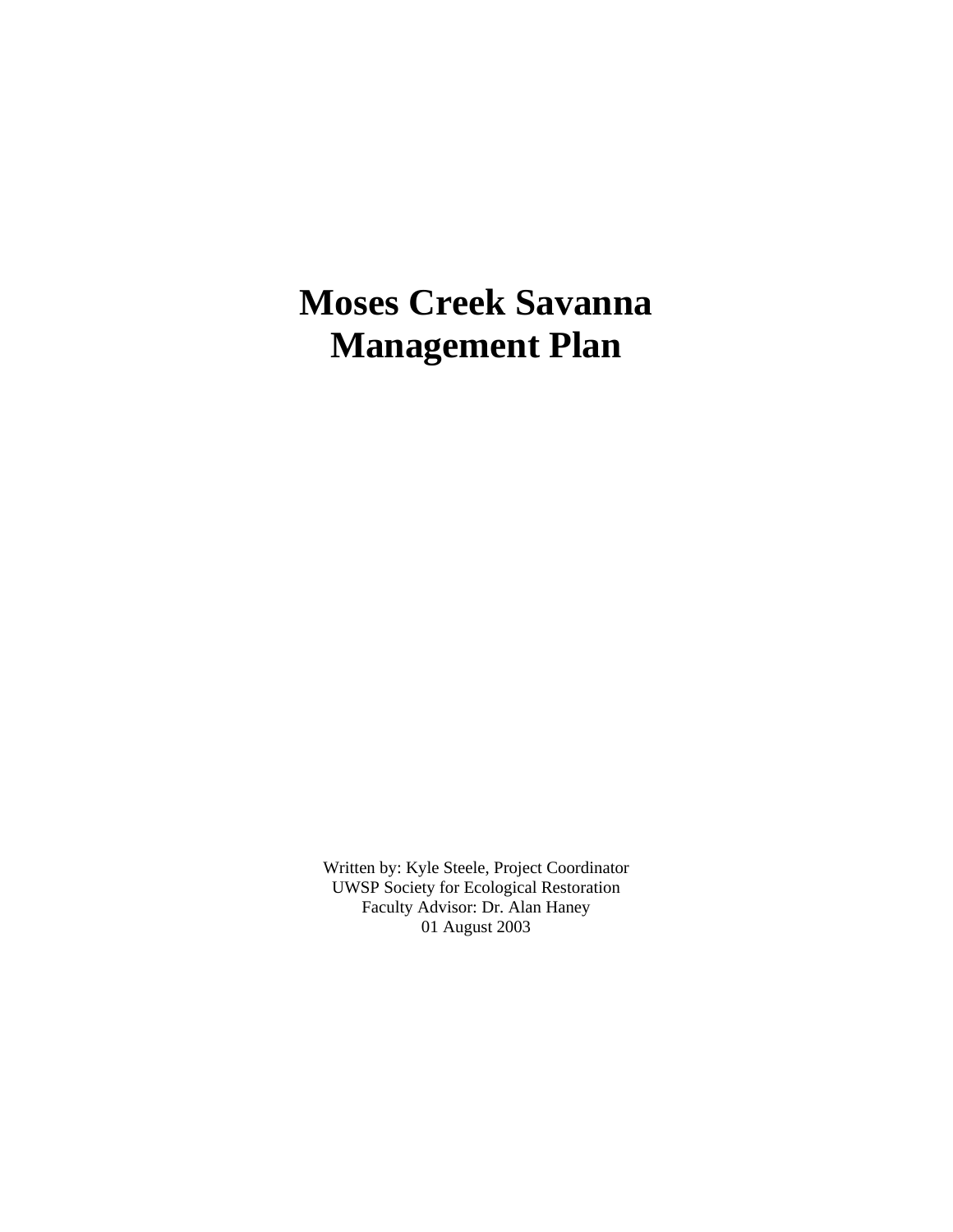The student chapter of the Society for Ecological Restoration (SER) at the University of Wisconsin-Stevens Point (UWSP) will initiate this management plan. Members primarily include students enrolled in the Ecosystem Restoration and Management major in the College of Natural Resources. Our mission is to educate and promote an ecologically sound and sustainable environment. Specifically, our goal is to establish and maintain ecological integrity throughout our campus and surrounding community.

Adjoining our campus, UWSP owns and maintains the Schmeekle Reserve, a 275-acre nature reserve that provides abundant recreational and educational opportunities for the community. Contiguous to Schmeekle Reserve and the UWSP campus is a city-owned 3.5-acre plot of land that is kept open to retain overflow water from nearby Moses Creek before it enters the storm sewer system. This land is located on the southeast corner of Michigan Avenue and Maria Drive (see attached map). There are several bur oaks (*Quercus macrocarpa*) as well as a few clumps of Indian grass (*Sorghastrum nutans*) and big bluestem (*Andropogon gerardii*) that persist, but most of the upland vegetation consists of exotic invasives. The site creates a hydrologic gradient that eventually forms a wetland with associated vegetation that consists of many desirable species. Without proper supervision, exotic vegetation will continue to endanger this. This unmanaged land is a wonderful opportunity for a community restoration project that is highly visible and readily accessible. In time, we propose an interpretive plant identification trail through the property that will be incorporated with the recreational trails in Schmeekle Reserve. This trail will provide instruction on a range of vegetative communities from upland prairie and savanna, to wetland, and deciduous forest. The newly established SER will provide the leadership and continuity to restore this land to a self-sustaining bur oak savanna in a partnership with UW-Madison Nutrient and Pest Management (UW-NPM), other student organizations, campus grounds staff, the city of Stevens Point, and campus community members.

# **Timeline**

Summer 2003:

- Preliminary plant collection and survey.
- Herbicide spot treatment of selected invasive and noxious weeds.
- Mowing along perimeter of property.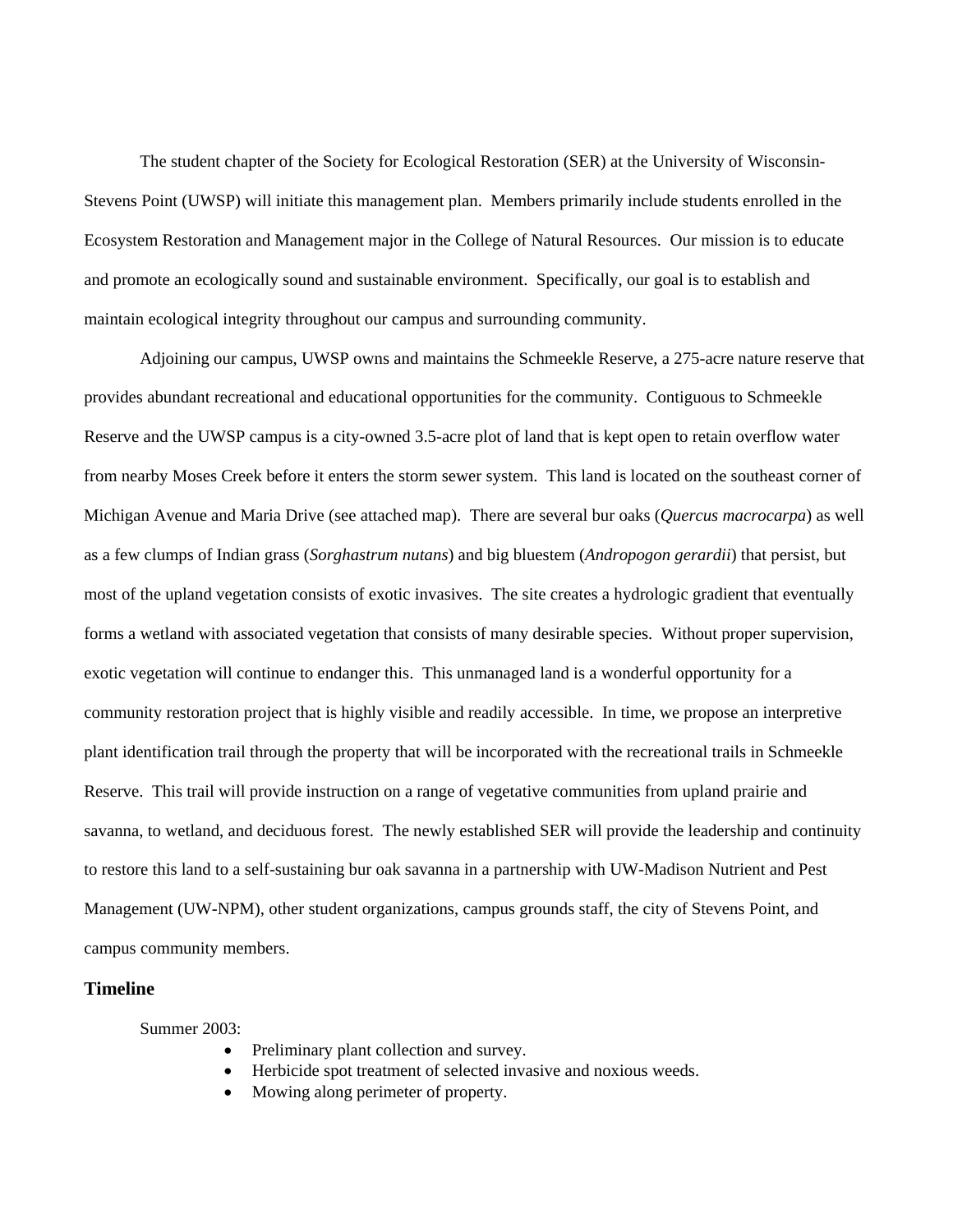Fall 2003:

- Plant collection and survey continued.
- Prescribed burn implemented (in conjunction with UWSP Fire Crew and UW-NPM).
- Planting of prairie and wetland seeds.
- Plans laid out for trail placement.

#### Spring 2004:

- Plant collection and survey continued.
- Interpretive trail put in place.
- A showy, eye-catching "Moses Creek Savanna" sign put in at the corner of the property.
- Ecosystem monitoring program implemented.
- Evaluation of procedures.

# **Steps to Prepare Site**

- 1 Vegetation Inventory
- 2 Hand-pulling and/or mechanical removal of selected invasive plants
- 3 Herbicide spot-treatment of selected invasive plants
- 4 Prescribed fire
- 5 Hand sewing of prairie and wetland seed, as well shrub transplant

#### **Species to Introduce**

Grass/grasslike species: Prairie cord grass (*Spartina pectinata*)\*, Canada blue-joint (*Calamagrostis canadensis*)\*, soft-stem bulrush (Schoenoplectus tabernaemontani)\*, green bulrush (Scirpus atrovirens)\*, sedge (Carex spp.)\*, Canada wild rye (*Elymus canadensis*), June grass (*Koeleria macrantha*), little bluestem (*Schizachyrium scoparium*), porcupine grass (*Stipa spartea*), prairie dropseed (*Sporabolus heterolepis*), Scribner's panic grass (*Panicum oligosanthes*), and switchgrass (*Panicum virgatum*).

Forb species: Sunflower (*Helianthus spp*.), aster (*Aster spp*.), gray headed coneflower (*Ratibida pinnata*), pale purple coneflower (*Echinacea pallida*), butterfly weed (*Asclepias tuberosa*), sand milkweed (*Asclepias anplexicaulis*), spiderwort (*Tradescantia spp*.), alum root (*Heuchera richardsonii*), lead plant (*Amorpha canescens*), goat's rue (*Tephrosia virginiana*), white wild indigo (*Baptisia alba*), large flowered beard-tongue (*Penstemon grandiflorus*), flowering spurge (*Euphorbia corollata*), palm-leaved coreopsis (*Coreopsis palmata*), lance-leaved coreopsis (*Coreopsis lanceolata*), blackeyed Susan (*Rudbeckia hirta*), round-headed bush clover (*Lespedeza capitata*), mountain mint (*Pycnanthemum tenuifolium*), culver's root (*Veronicastrum virginicum*), goldenrod (*Solidago spp*.), starry false solomon's seal (*Smilacina stellatum*), smooth solomon's seal (*Polygonatum biflorum*), prarie smoke (*Geum triflorum*), spiked lobelia (*Lobelia spicata*), showy tick trefoil (*Desmodium canadense*), spotted joe pye weed (*Eupatorium maculatum*), wild lupine (*Lupinus perennis*), spotted horsemint (*Monarda punctata*), wild bergamont (*Monarda fistulosa*), boneset (*Eupatorium perfoliatum*)\*, golden Alexanders (*Zizia aurea*)\*, and tall meadow rue (*Thalictrum dasycarpum*)\*.

Shrub species: Gray dogwood (*Cornus racemosa*) and American hazelnut (*Corylus americana*).

*\*Indication of wetland species*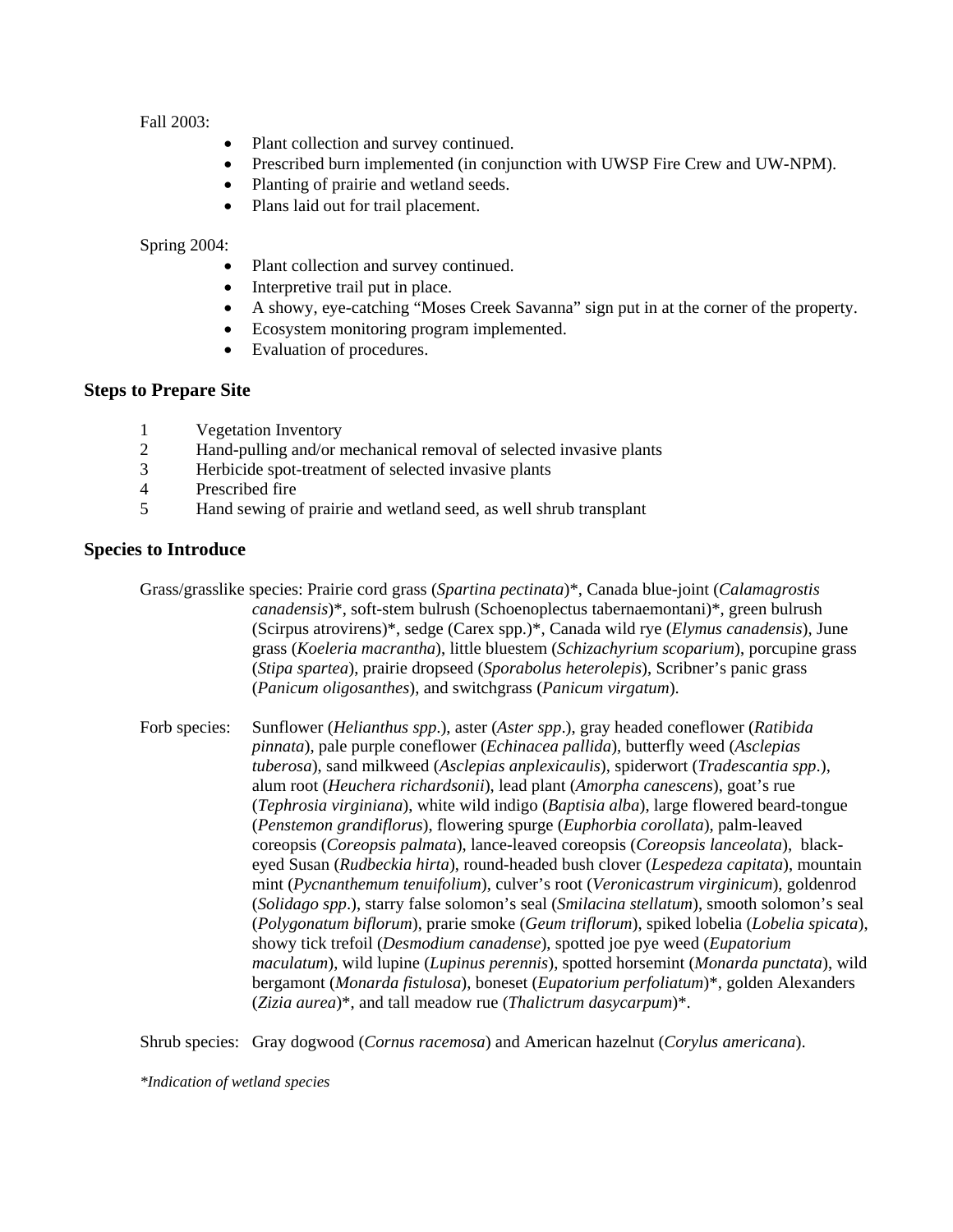## **Maintenance**

Our goal is to stabilize the site to a self-sustaining natural community, much like the area may have looked pre-settlement. Fire is an integral part of a prairie ecosystem. When overgrown, indigenous plants are not given the proper growing conditions. However, we anticipate that many native prairie and wetland plants may still be located in the seedbank, waiting for a chance to germinate and/or grow to their full potential. Throughout the first 3 years, prescribed fire, herbicide treatment, and mowing will be conducted as needed. Thorough evaluation will determine this. In time, a 3-4 year burn rotation is anticipated once the community is well established.

The SER and Schmeekle Reserve will provide necessary trail maintenance.

Plant species and populations will be closely monitored by the SER and other UWSP natural resource courses, including:

- Dr. Alan Haney (Professor of Forestry) and Dr. Eric Anderson (Professor of Wildlife) will implement their new course Ecosystem Monitoring (NR 457) on the property. This procedure will begin the 2004 spring semester and provide the necessary procedures needed to detect "environmental problems" and "ecological health" on the property. This will include long-term vegetation surveys.
- Dr. Emmet Judziewicz (Assistant Professor of Biology) teaches Plant Taxonomy (Bio 342), Grass Taxonomy (Bio 345), and Natural Communities of the Midwest (Bio 304). He is planning on using the site to provide instruction to students on basic plant and ecosystem identification skills.

# **Benefits**

The proposed restoration project, "Moses Creek Savanna," will provide education for a wide array of people in the community, including UWSP students and their families, UWSP faculty and staff, and other Stevens Point citizens who become involved in this project. It will add to the diversity of community types adjoining the college and, thereby, increase the aesthetics and recreational opportunities that Schmeekle Reserve and the Green Circle already offer.

This will provide my colleagues and me practical "in-field" skills and experience. Perhaps more importantly, we will experience the public outreach and networking that is so important in natural resource management, especially ecological restoration. UWSP's commitment and contributions to natural resource education have been widely recognized. The proposed project will stand as yet another prominent example of our campus's continuing effort to contribute to the education for achieving sustainable communities. "Moses Creek Savanna" will be nothing but positive to the Stevens Point Community.

#### **Costs**

Seed and herbicide:

• Provided by Mr. Theodore Anchor, Ecosystem Coordinator, at the UWNPM facility in conjunction with the "Healthy Grown Potato Project" located on vegetable farms throughout the central sands region of Wisconsin. All seed to be planted will be native and locally collected by the ecosystem management and restoration portion of the potato project.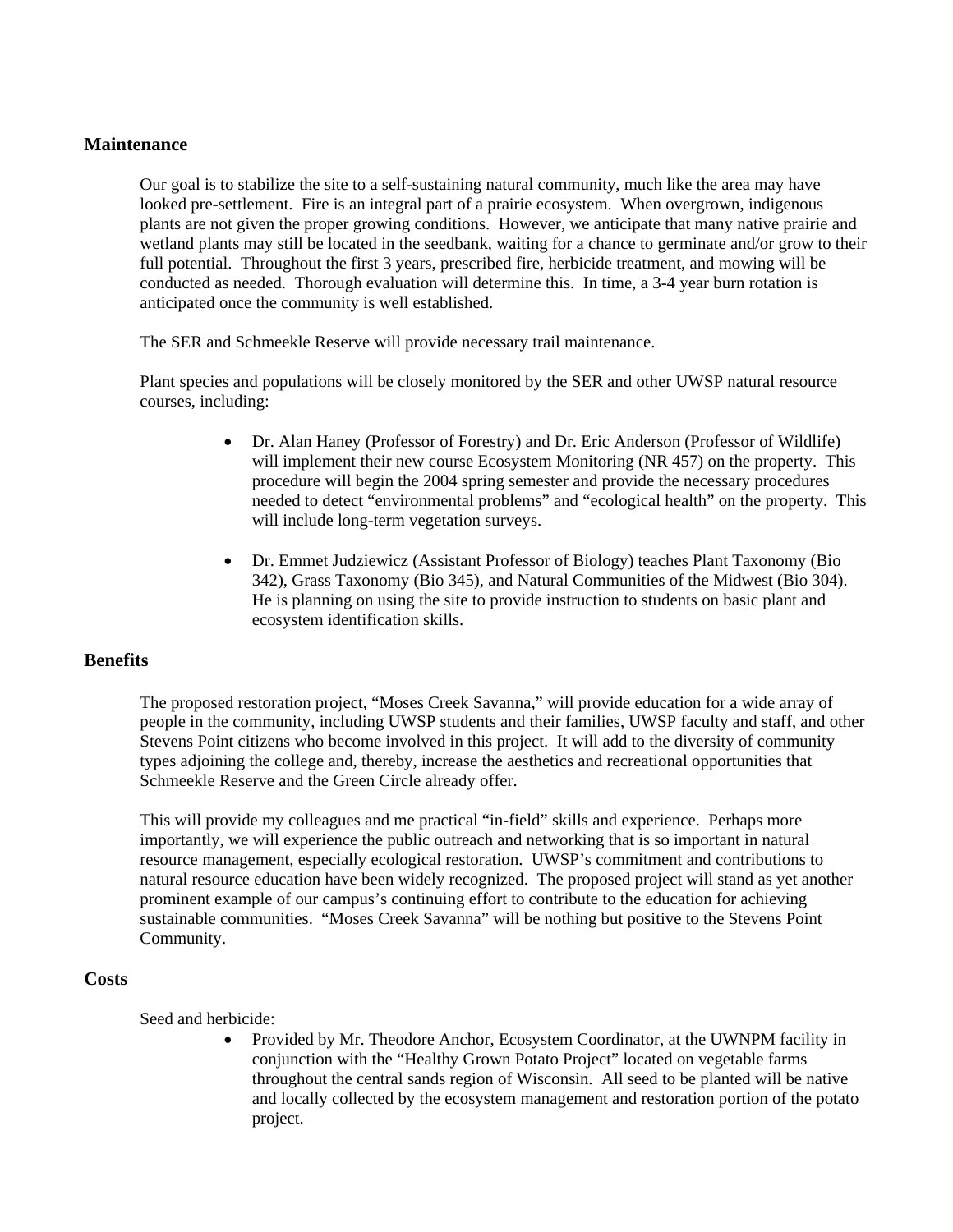Burn Permit:

• Administered by Mr. Theodore Anchor.

Loppers, saws, tools, and trail construction materials:

• Provided by the SER, Schmeekle Reserve, and the UWSP Campus Grounds Staff.

Mowing equipment:

• We ask that this service be provided by the City of Stevens Point.

Interpretive sign:

• Provided by the SER and Schmeekle Reserve.

# **Risks**

There are a number of areas adjacent to the site that may be considered "smoke sensitive." These are areas that could possibly cause health and safety concerns if wind were to dissipate smoke there. Two weeks before our anticipated burn dates, signs will be posted along the site to notify citizens. The Stevens Point Fire Department and nearby landowners will also be previously notified of our prescribed burn. This will allow any possible questions to be answered and will lower the chance of problems occurring. The SER, Fire Crew, and UWSP faculty advisors will compile a complete "prescribed burn plan" once the project is approved by the city. This plan will provide written documentation that specifies why, when, where, and under what conditions a controlled fire will occur.